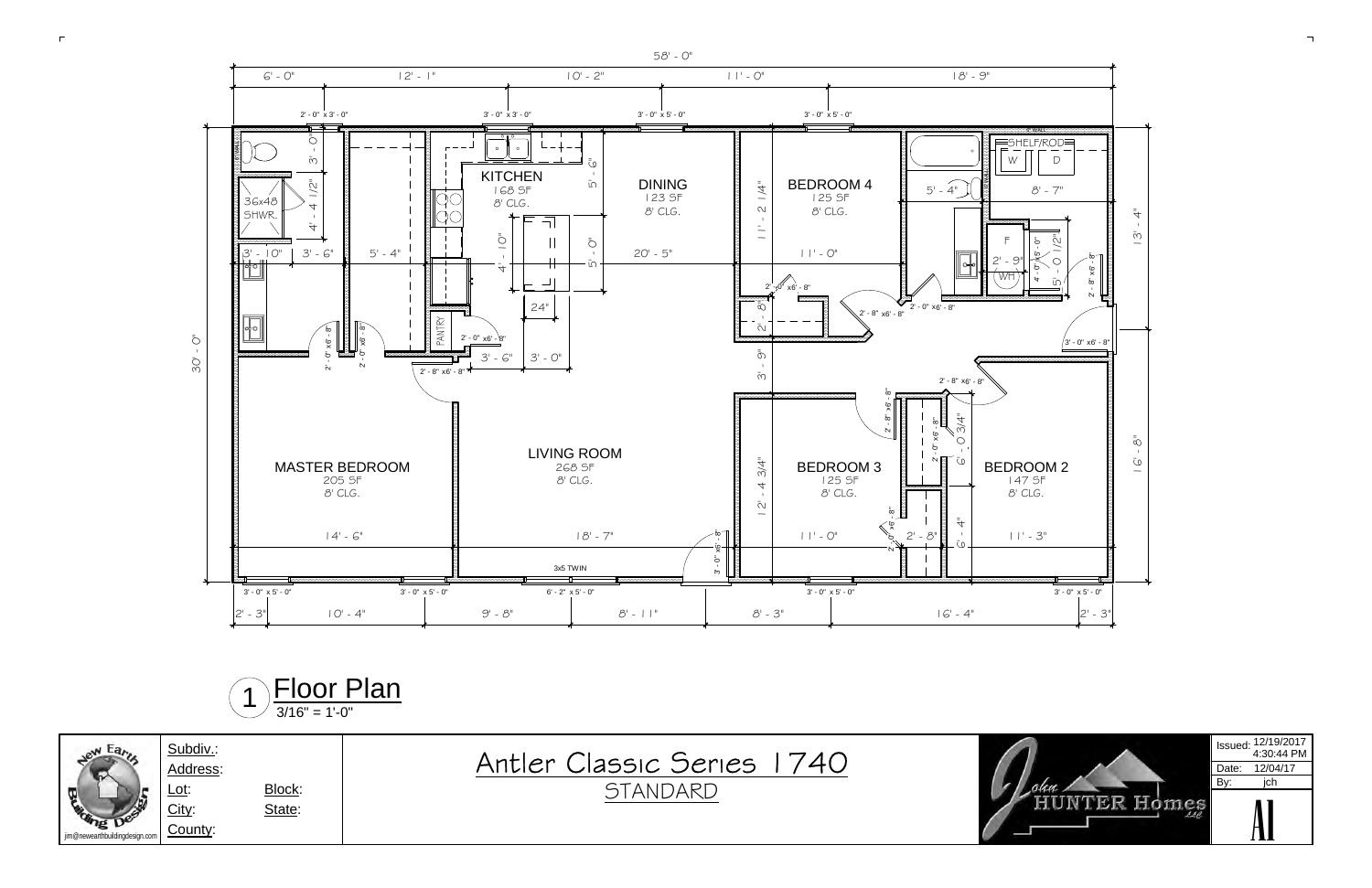







3/16" = 1'-0"1Floor Plan - Single Garage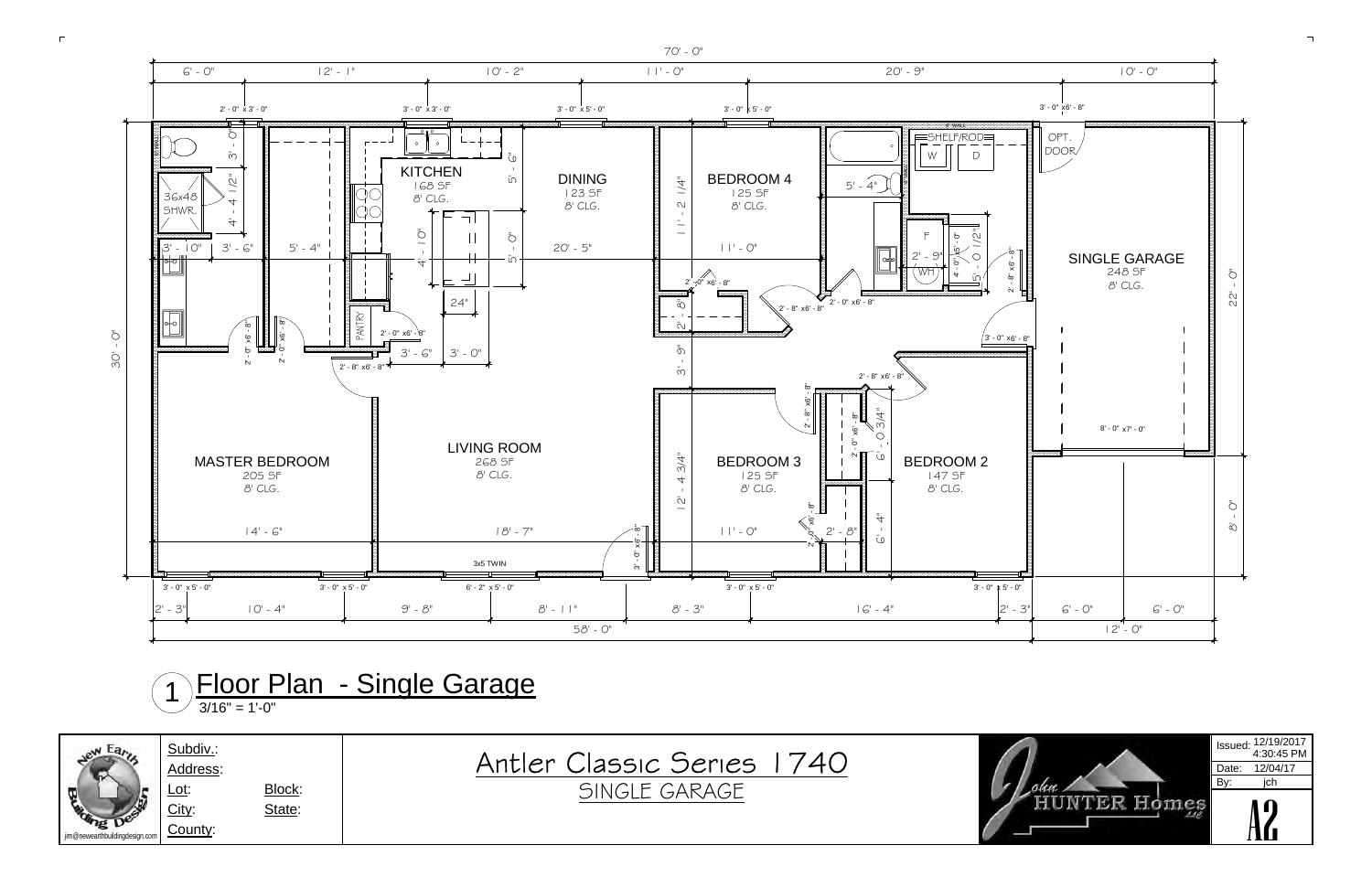





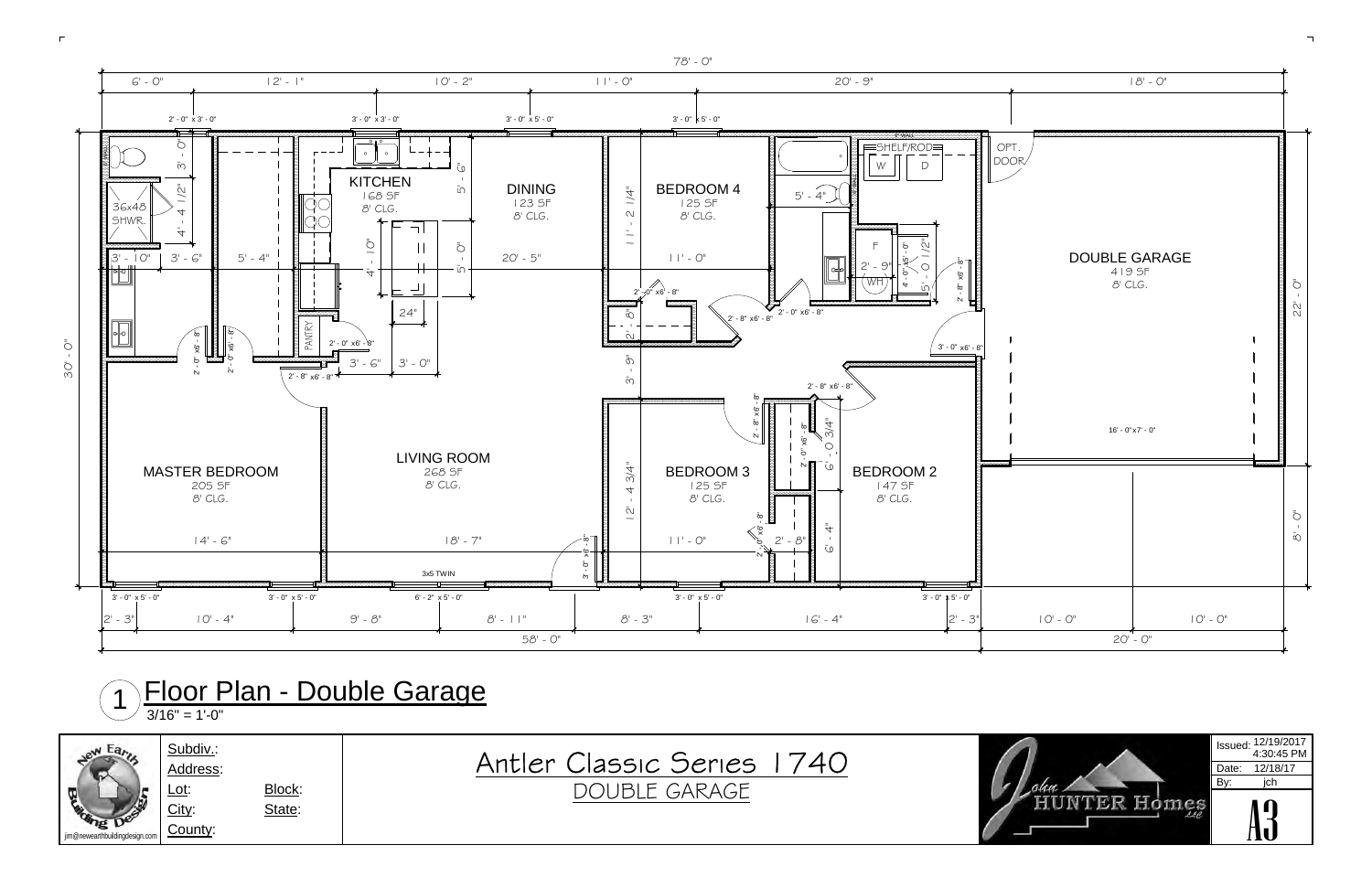

 $\Gamma$ 

 $\Box$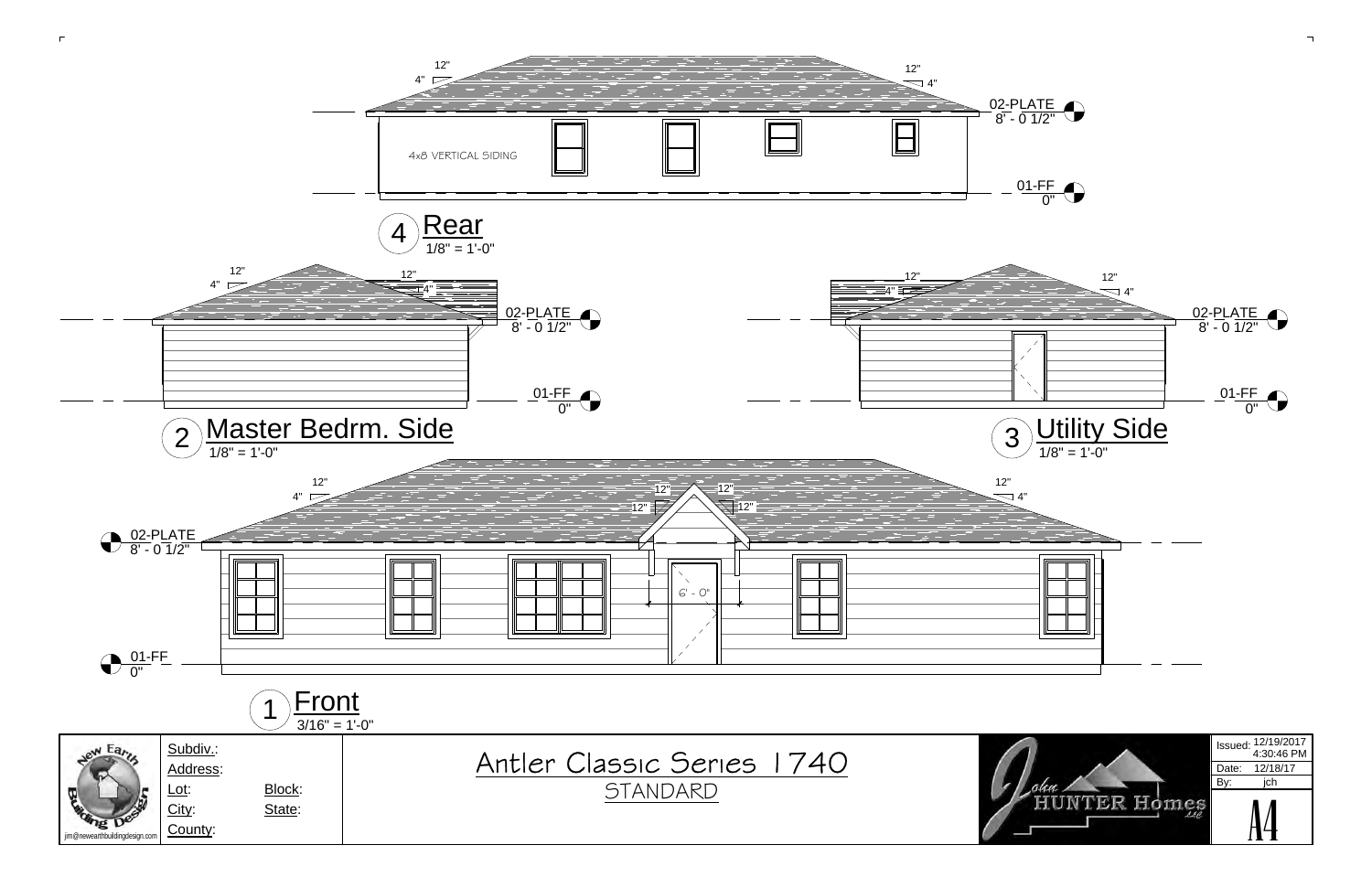